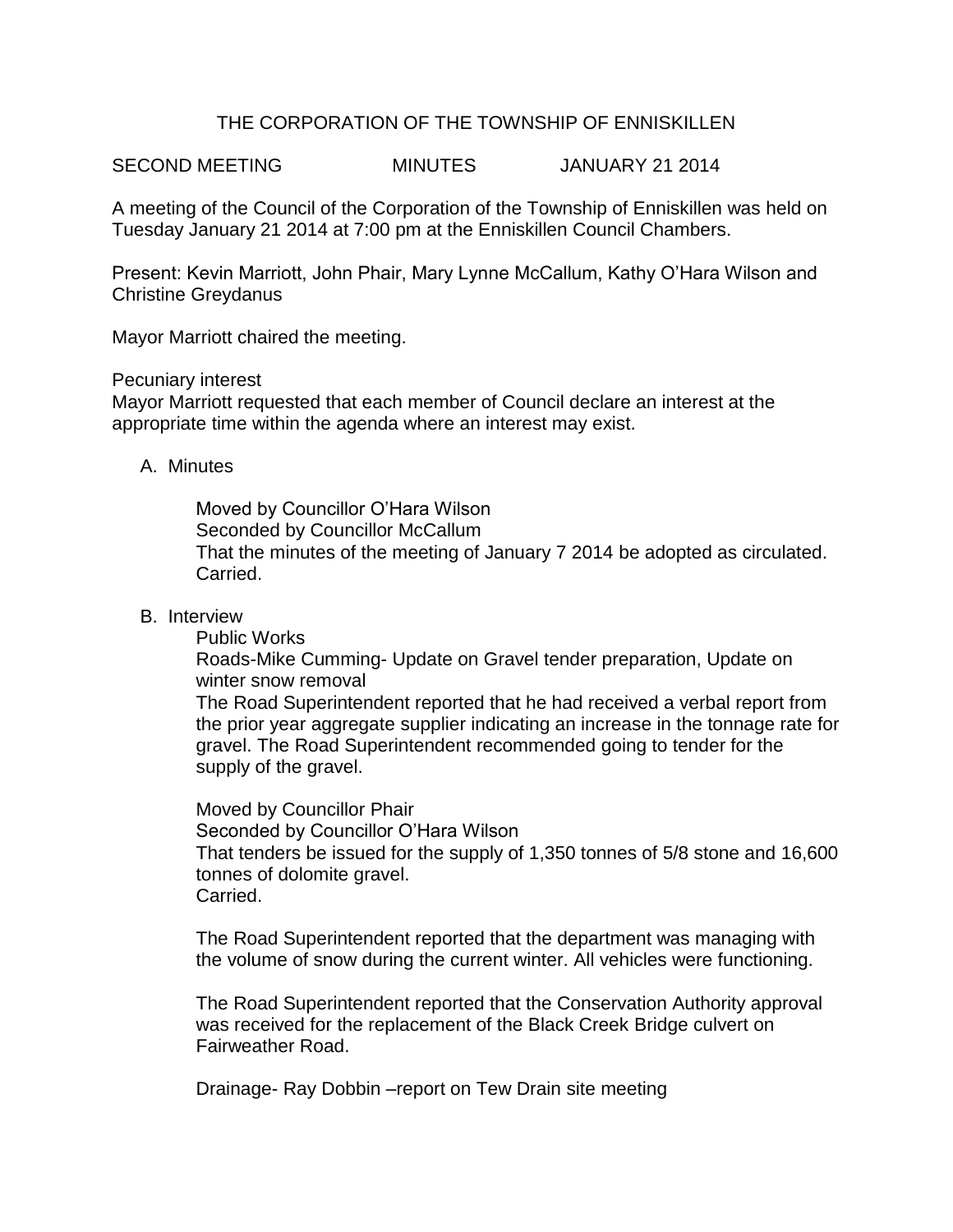# SECOND MEETING 2 JANUARY 21 2014

Mr. Dobbin reported on the results of the Tew Drain site meeting. He noted that both property owners involved had requested that the municipal tile drain be replaced to provide for improved ground water drainage. He noted that a new report would be required under Section 78 of the Drainage Act.

Moved by Councillor O'Hara Wilson Seconded by Councillor McCallum That R Dobbin Engineering be authorized to prepare a new drainage report for the Tew Drain under Section 78 of the Drainage Act to replace the existing municipal tile drain. Carried.

Mr. Dobbin reported that the Council had directed that a new report under Section 76 of the Drainage Act had been discussed in regards to the Scott Dowling Drain to provide a new schedule of assessment. He reported that changes to the bridge specifications were required for the report. He recommended that a new report under Section 78 of the Drainage Act be prepared to provide the authority to add specifications for the bridge and culvert designs.

Moved by Councillor McCallum Seconded by Councillor Phair That R Dobbin Engineering be appointed to prepare a new report on the Scott Dowling Drain under Section 78 of the Drainage Act. Carried.

Mr. Dobbin reported on the tender results for the Shepherd and Stinson Drains.

| Van Bree Drainage- \$38,937.14 |             |
|--------------------------------|-------------|
| D Dick-                        | \$38,778.21 |
| J&L Henderson                  | \$25,004.91 |
| Dan McNally                    | \$16,962.04 |
| <b>Bruce Poland</b>            | \$28,314.50 |

Moved by Councillor McCallum Seconded by Councillor Greydanus That the low tender from Dan McNally be accepted on the clean out of the Shepherd and Stinson Drains. Carried.

Mr. Dobbin was instructed to insure that monitoring took place on this project.

Mr. Dobbin reported on the tender results for the culvert replacement tender for the Hescott Mackesy Drain and the 4<sup>th</sup> Concession Outlet Drain.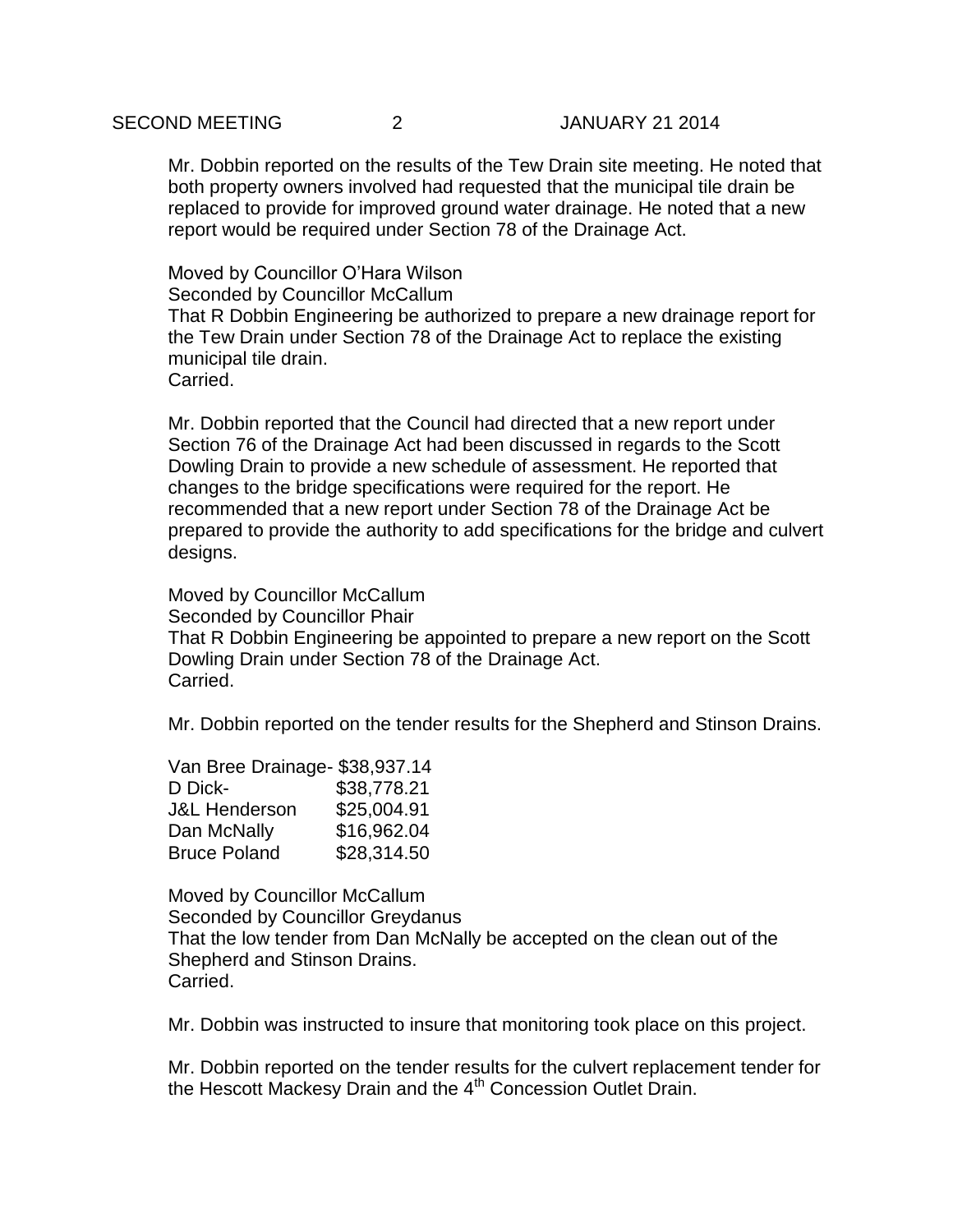| Van Bree Drainage | \$19,323.00 |
|-------------------|-------------|
| D. Dick           | \$21,153.60 |
| J & L Henderson   | \$6,102.00  |
| Dan McNally       | \$15,057.58 |
| <b>B</b> Poland   | \$16,941.90 |

Mr. Dobbin discussed the variation in the tendered prices. He recommended that the tender from J & L Henderson be accepted for the work.

Moved by Councillor McCallum Seconded by Councillor O'Hara Wilson That the low tender from J& L Henderson be accepted for the culvert replacements on the Hescott Mackesy Drain and the 4<sup>th</sup> Concession Outlet Drain. Carried.

Mr. Dobbin recommended to Council that a site meeting be held on the Six Concession Drain to update the ratepayers on the culverts that would be replaced and those that may need replacement.

He reported that a similar discussion should take place in regards to the Osborne Drain since most of the people affected were the same as those on the Six Concession Drain.

Moved by Councillor McCallum Seconded by Councillor O'Hara Wilson That a site meeting be held on the Six Concession Drain and the Osborne Drain to discuss culvert replacement. Carried.

Councillor McCallum questioned Mr. Dobbin in regards to the trapping of beavers on the municipal drains. He noted that beavers were a growing problem on the municipal drains.

The Clerk noted that a meeting should be arranged in the spring to discuss with local trappers the increasing problem on beavers in the municipal drainage system.

### C. Correspondence for information

- 1. Minister of Energy direction to Ontario Power Authority
- 2. County of Lambton
	- a. County looking for specialty crop producer for agricultural advisory committee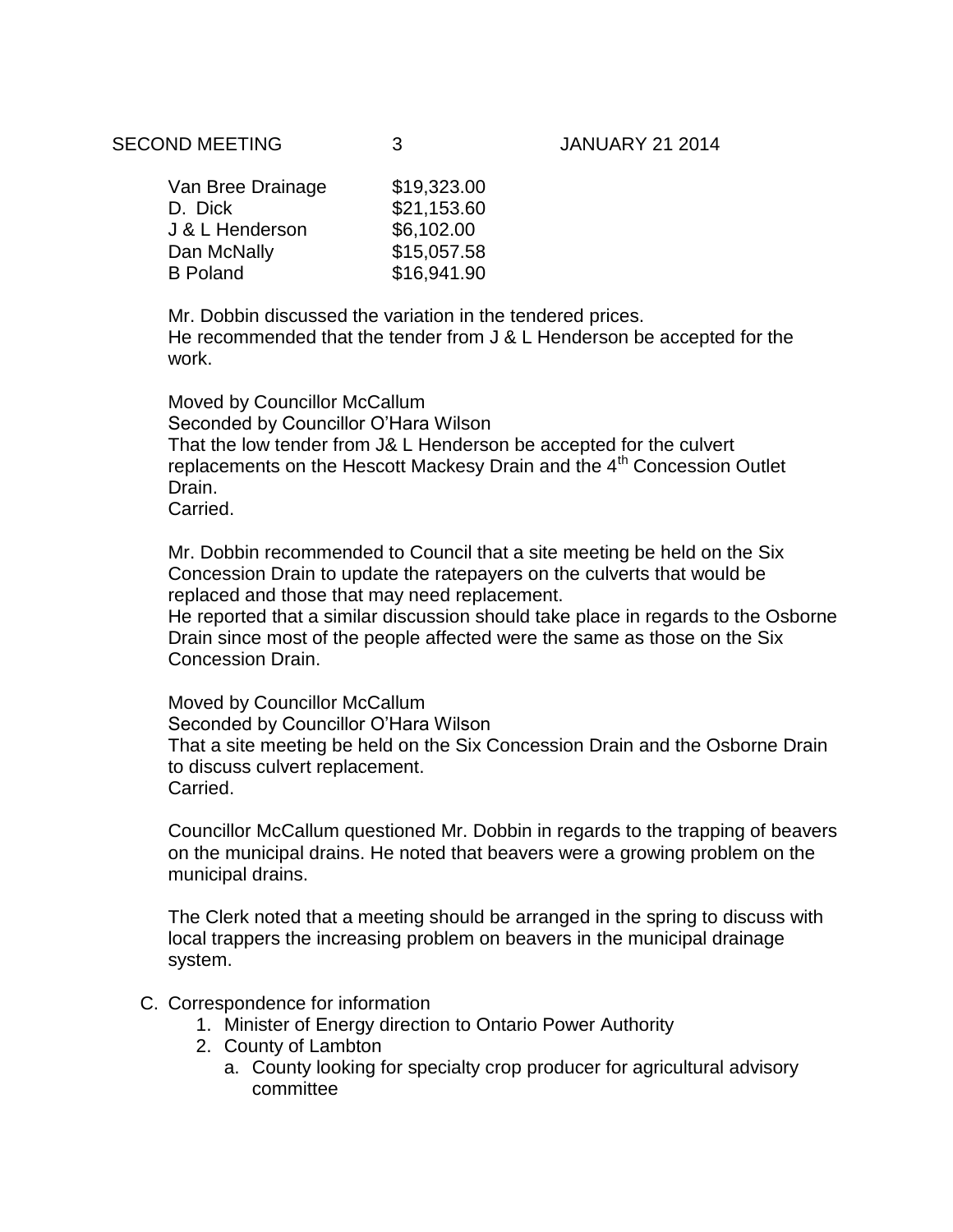- b. Ontario Works Staff win province-wide competition
- c. Creative County Committee invites funding applications
- d. Warden's Citizen of the month
- e. Sarnia Lambton Research Park tenancy targets exceeded
- 3. Mayor Township of Seguin re OPP billing model
- 4. Stephen Downs Energy news from LAS
- 5. Minister of Agriculture and Food, 2014 Premier's Award for Agri-Food Innovation Excellence program
- 6. Ontario Power Authority webinar Jan 22 2014 -2:00 pm
- 7. Clean Harbors Public Open House Landfill Expansion
- 8. Minutes Waste Management annual meeting Oct 17-13
- 9. AMO Land use Planning and Appeals System Consultation
- 10.Minutes Lambton Farm Safety Nov 18-13
- 11.Doors Open Lambton County 2014
- 12.Ministry of Municipal Affairs and Housing 2014 Annual Repayment limit
- 13.Municipality of East Ferris –funding of GTA Transit
- 14.Municipality of East Ferris- OPP costs
- 15.AMO 2014 Councillor Training
- 16.Thank You from Meadowview Villa Auxiliary

Moved by Councillor Greydanus

Seconded by Councillor McCallum That Councillor O'Hara Wilson be authorized to attend the AMO 2014 Councillor training.

Carried.

Moved by Councillor O'Hara Wilson Seconded by Councillor Greydanus That agenda items 1-14 and 16 be received and filed. Carried.

- D. Correspondence requiring motions
	- 1. Resolution Bancroft support of new police contract model
	- 2. Resolution Whitewater Region scrap new police contract model
	- 3. Resolution Huron Shores abolish Proposed OPP Billing model
	- 4. Resolution Township of Mulmur Tabled from January 7 -14
	- 5. Application for Assessment Reduction 5389 Shiloh Line removal of house June 30-Dec 31-13 Ft reduced to 529,112
	- 6. Village of Oil Springs request for letter of support for 150 Celebration
	- 7. Central Lambton Family Health Team-Recruitment Committee grant request
	- 8. Petrolia & Enniskillen Agricultural Society Grant request
	- 9. Resolution North Kawartha OPP Police Billing Model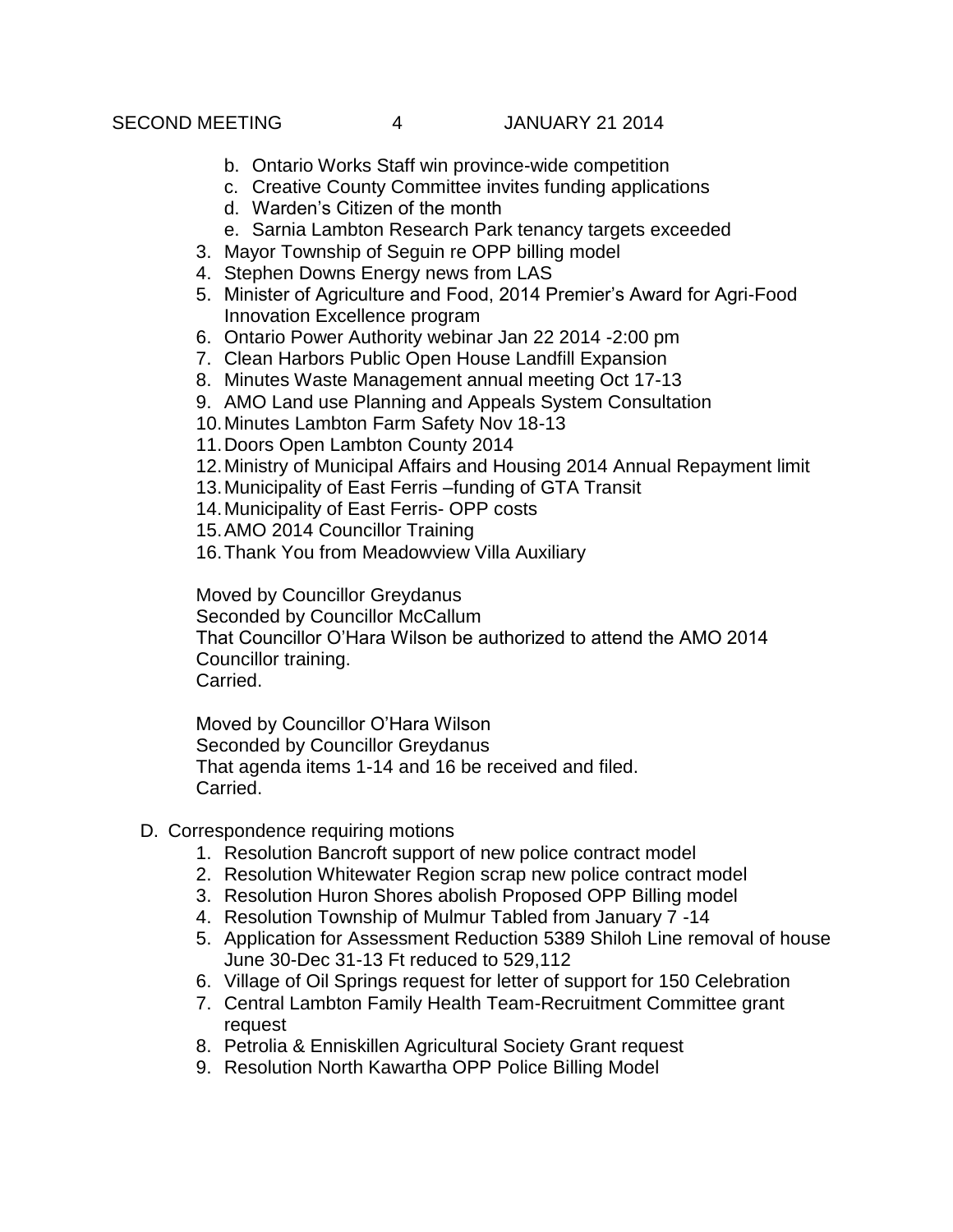- 10.Resolution Trent Hills- request that the Ombudsman investigate Hydro One.
- 11.Resolution Brockton- supporting changes to OPP billing model
- 12.Resolution Tay Valley resolutions opposing new OPP billing model
- 13.Resolution Randy Pettapiece MPP Joint and Several Liability

Moved by Councillor Greydanus Seconded by Councillor McCallum That agenda items 1, 2, 3, 9, 11 and 12 concerning Ontario Provincial Policing costs be received and filed. Carried.

Moved by Councillor McCallum Seconded by Councillor Greydanus That the tabled resolution from Mulmur be received and filed. Carried.

Mayor Marriott declared an interest concerning agenda item 5 as the application affected his property.

Councillor Phair assumed the chair to consider the matter.

Moved by Councillor Greydanus Seconded by Councillor O'Hara Wilson That the recommendation of the assessor be approved for 5389 Shiloh Line reducing the Ft assessment from June 30-Dec 31-13 to \$529,112. Carried.

Mayor Marriott assumed the chair.

Moved by Councillor McCallum Seconded by Councillor Greydanus That a letter of support be provided to the Village of Oil Springs in regards to their 150 Celebrations. Carried.

Moved by Councillor O'Hara Wilson Seconded by Councillor Phair That the grant requests from the Petrolia & Enniskillen Agricultural Society and the Central Lambton Family Health Team be referred to budget discussions. Carried.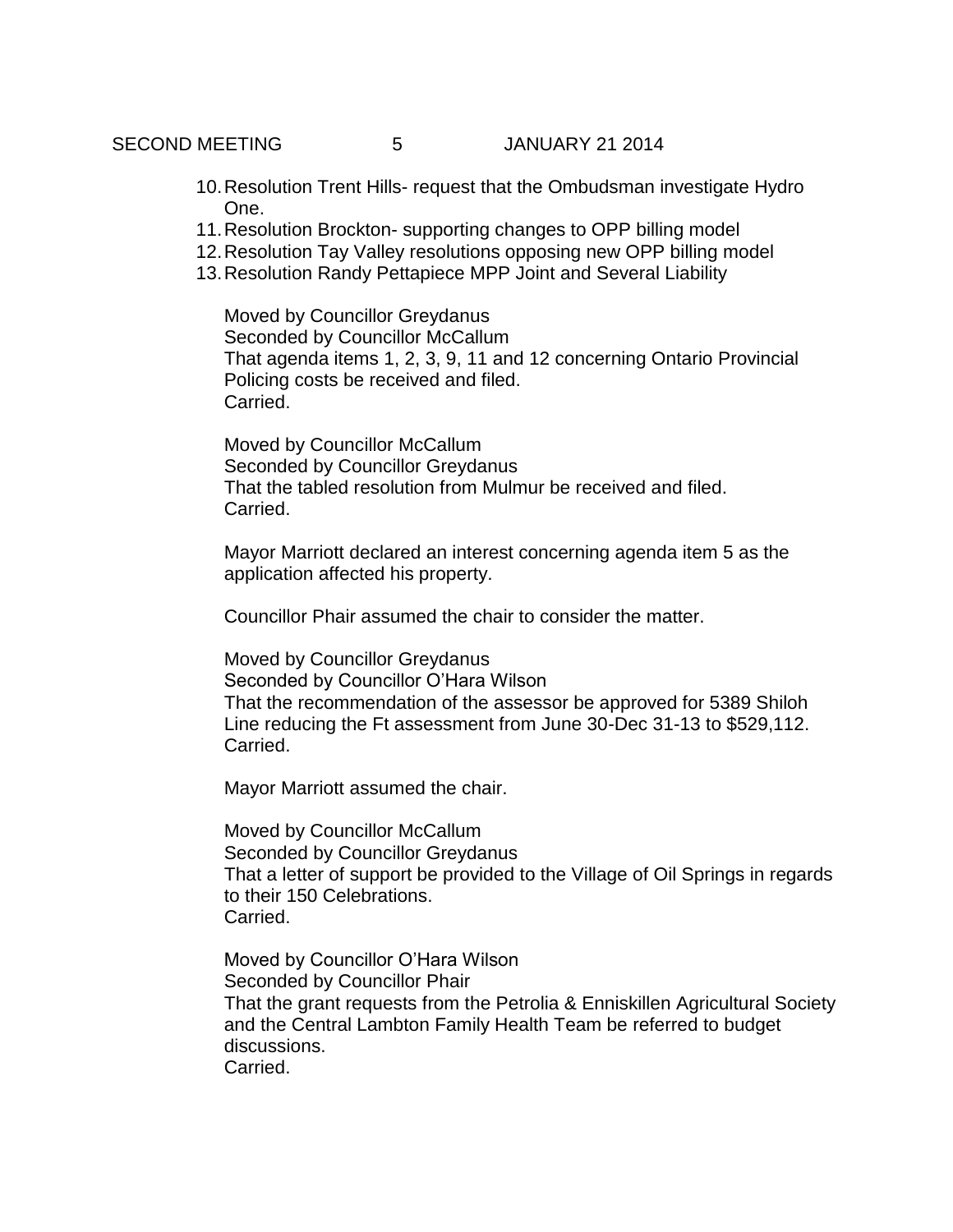Moved by Councillor O'Hara Wilson Seconded by Councillor Phair That the resolution of Trent Hills requested the Ombudsman review the workings of Hydro One be supported. Carried.

Moved by Councillor Greydanus Seconded by Councillor McCallum That the resolution from MPP Randy Pettapiece concerning joint and several liability be supported. Carried.

# E. Accounts

Moved by Councillor Phair Seconded by Councillor Greydanus That the accounts be paid as circulated: Cheque: 6696-6733: \$87,847.91 Cheque: 6734-6746: \$68,556.80 Carried.

# F. Bylaws

1. Bylaw 3 of 2014 Confirmation Bylaw

Moved by Councillor Greydanus Seconded by Councillor O'Hara Wilson That first and second reading be given to Bylaw 3 of 2014. Carried.

Moved by Councillor McCallum Seconded by Councillor Phair That third and final reading be given to Bylaw 3 of 2014. Carried.

### G. Other Business

1. Dog Licensing Bylaw

The Clerk reported that the bylaw had been circulated for Council review at a future date. The Clerk reported that a kennel discussed at a recent Council meeting had closed and dogs were no longer located on the property.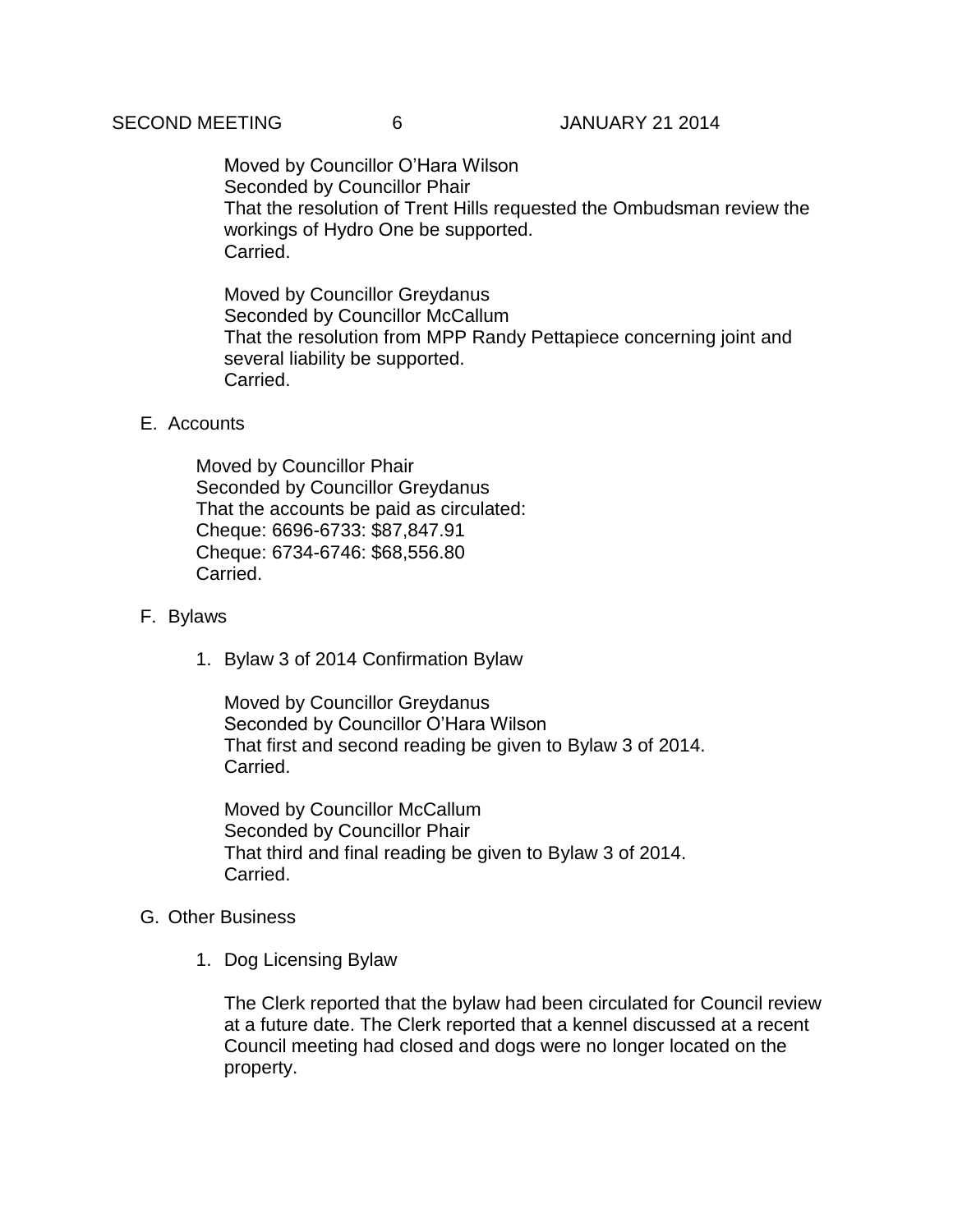2. Memo to Council Ministry of Natural Resources staffing

The Clerk reported that Ministry of Natural Resources staff were being transferred from Chatham to Aylmer. Only Conservation Officers would be located in the Chatham office.

3. Memo to Council 2014 Grass Cutting

Moved by Councillor Greydanus Seconded by Councillor Phair That John Hewitt be authorized to provide grass cutting services to the Township in 2014 at the same rates as 2013. **Carried** 

4. Brooke Alvinston Inwood Fire Board minutes Sept 10-13

Moved by Councillor O'Hara Wilson Seconded by Councillor Greydanus That the minutes of the Brooke Alvinston Inwood Fire Board of September 10 2013 be received and filed. Carried.

The Clerk reported that Warden Case had been elected as the Chair of the Western Warden's caucus.

Information was circulated from the Association of Municipalities in regards to the provincial budget.

The St Clair Conservation Authority Annual banquet was to be held in Dresden on February 20 2014.

The 2013 waste tonnage for Enniskillen Township was circulated. It was noted that the monitoring of the site had assisted in reducing the annual tonnage flowing through the municipal dumpsters.

A report was circulated from Rob Nesbitt in regards to the current review of the large renewable generation criteria for developers. The Clerk noted that a variety of criteria were being discussed for prequalification of projects.

Moved by Councillor O'Hara Wilson Seconded by Councillor McCallum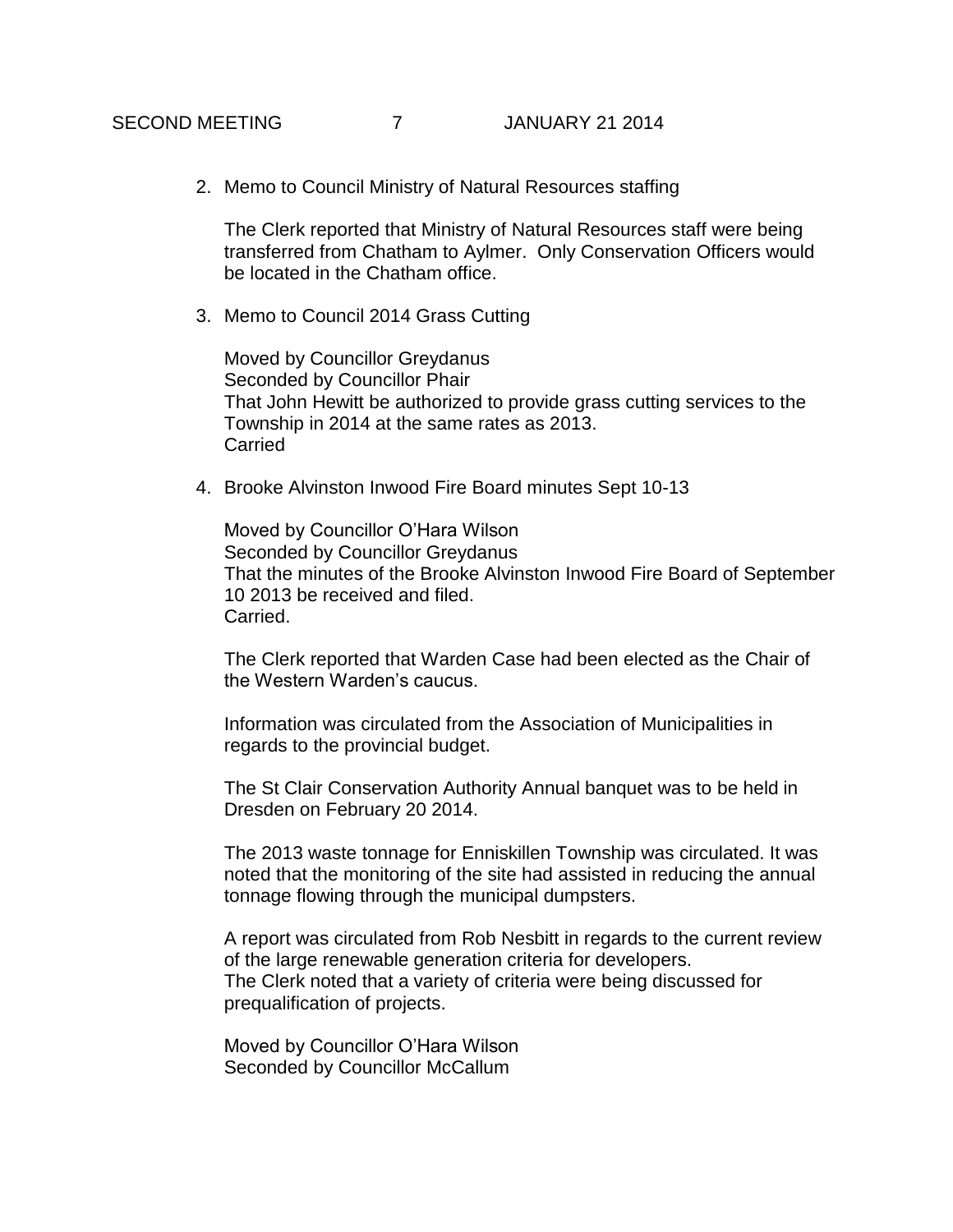# SECOND MEETING 8 3 JANUARY 21 2014

That a letter be sent to the Ontario Power Authority indicating that municipal support should be a requirement of the qualification of a large renewable energy project. Carried.

The Clerk reported that the municipal insurance program expired on March 15 2014. The current broker indicated that there would not be a rate increase for the current year.

Moved by Councillor Greydanus Seconded by Councillor O'Hara Wilson That Jardine Lloyd Thompson be accepted as the insurance broker for the Township of Enniskillen in 2014. Carried.

A discussion took place in regards to the compensation for Municipal Councilors.

The Clerk was instructed to prepare a new bylaw that increased the convention expenses by \$200.

Councillor O'Hara Wilson reported on a meeting held of the Nifty Fifty Club. She indicated that there were now five volunteers for the group. She discussed the sale of food from the canteen at Gorman Park. She also discussed hosting a rummage sale from the Enniskillen Centre.

#### H. In camera Meeting

A meeting called under the provisions of the Municipal Act Section 239 (2) (b) to discuss staffing of the municipal office.

Moved by Councillor Phair Seconded by Councillor O'Hara Wilson That the Council move in camera under the provisions of Section 239 (2) (b) of the Municipal Act to discuss staffing of the municipal office.

Moved by Councillor O'Hara Wilson Seconded by Councillor Greydanus That the in camera meeting be adjourned and that the Council move into open session. Carried.

Mayor Marriott reported that the Council would be advertising for a full time office staff member due to a pending retirement. He reported that a Council committee had been appointed to participate in the candidate review.